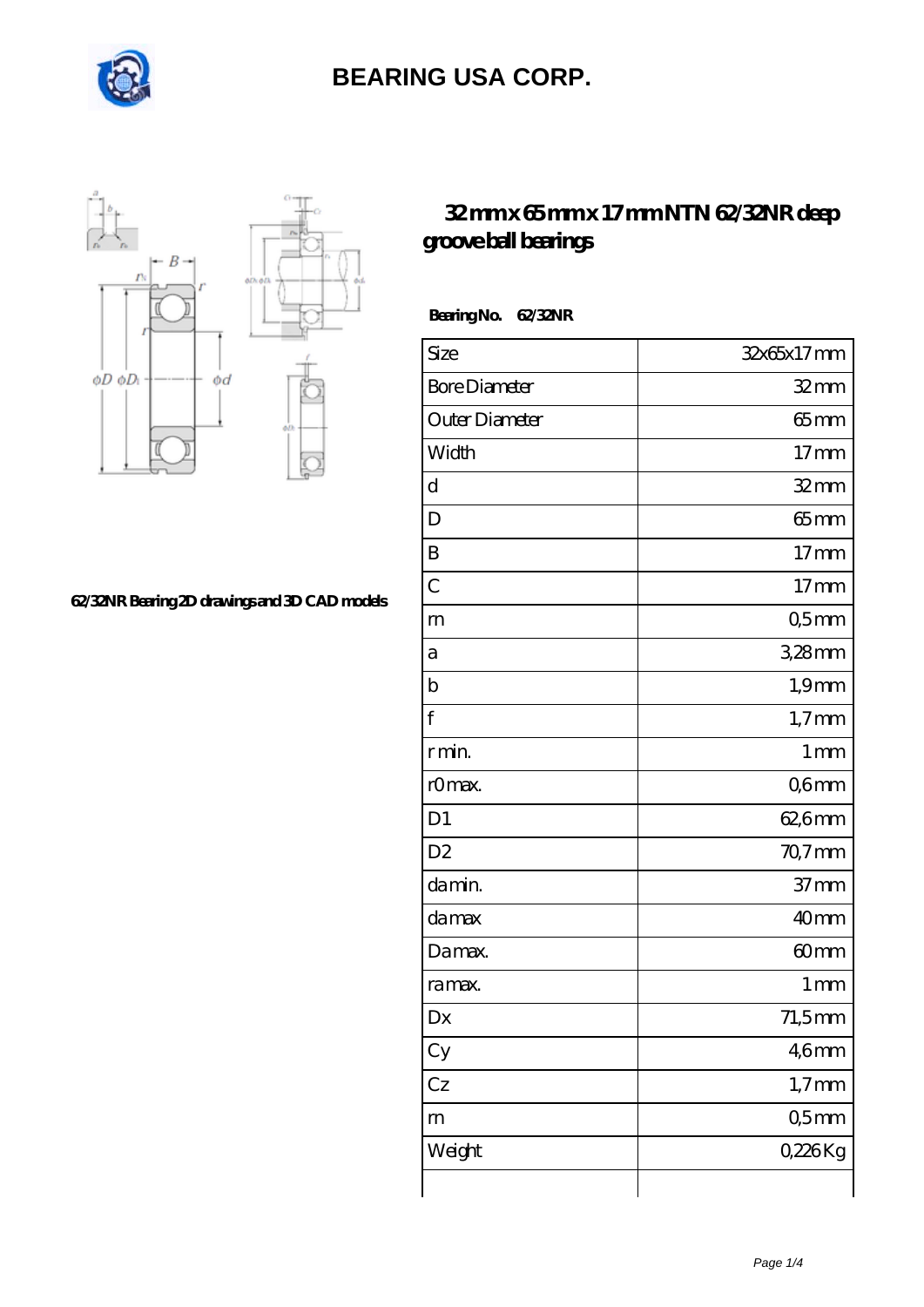

| Basic dynamic load rating<br>(C)                 | 20,7kN            |
|--------------------------------------------------|-------------------|
| Basic static load rating (CO)                    | 11,6kN            |
| (Grease) Lubrication Speed                       | 11000r/min        |
| (Oil) Lubrication Speed                          | 12000r/min        |
| amin                                             | 307 <sub>mm</sub> |
| amax                                             | $328$ mm          |
| Camin                                            | $477$ mm          |
| Camax                                            | $498$ mm          |
| rsmin                                            | 1 mm              |
| rNsmin                                           | 05 <sub>mm</sub>  |
| D3max                                            | 626mm             |
| bmin                                             | 1.9 <sub>mm</sub> |
| bmax                                             | 22mm              |
| rOmax                                            | 06 <sub>mm</sub>  |
| D4max                                            | $707$ mm          |
| Snap ring reference                              | R <sub>65</sub>   |
| Radial clearance class                           | <b>CN</b>         |
| Mass                                             | 0.23kg            |
| Dynamic load, C                                  | 20.7kN            |
| Static load, CO                                  | 11.6kN            |
| Fatigue limit load, Cu                           | 053kN             |
| f(x)                                             | 136               |
| $Nlim$ (oil)                                     | $12,000$ rpm      |
| Nlim (grease)                                    | $11,000$ rpm      |
| Min operating temperature,<br>Tmin               | $-20^\circ$ C     |
| Max operating temperature,<br>Tmax               | $120^\circ$ C     |
| Characteristic cage<br>frequency, FTF            | 039Hz             |
| Characteristic rolling<br>element frequency, BSF | 449Hz             |
| Characteristic outer ring                        | 315Hz             |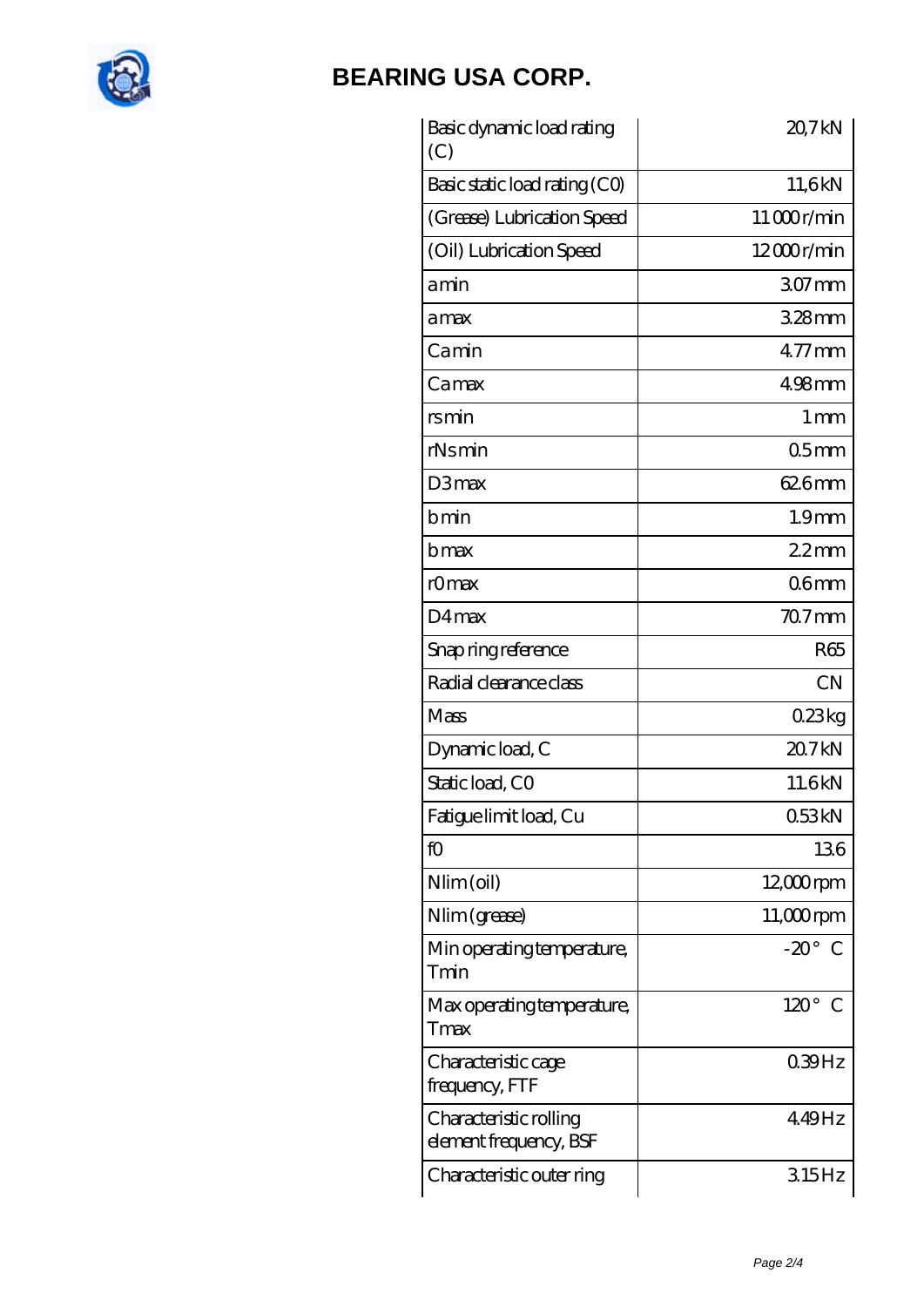

| frequency, BPFO                              |                                                                                                                                                                                                                             |
|----------------------------------------------|-----------------------------------------------------------------------------------------------------------------------------------------------------------------------------------------------------------------------------|
| Characteristic inner ring<br>frequency, BPFI | 485Hz                                                                                                                                                                                                                       |
| damin                                        | $37 \text{mm}$                                                                                                                                                                                                              |
| Damax                                        | 60 <sub>mm</sub>                                                                                                                                                                                                            |
| ramax                                        | $1 \,\mathrm{mm}$                                                                                                                                                                                                           |
| rNamax                                       | 05 <sub>mm</sub>                                                                                                                                                                                                            |
| Dbmin                                        | $71.5$ mm                                                                                                                                                                                                                   |
| Category                                     | Single Row Ball Bearings                                                                                                                                                                                                    |
| Inventory                                    | 0 <sup>0</sup>                                                                                                                                                                                                              |
| Manufacturer Name                            | <b>NTN</b>                                                                                                                                                                                                                  |
| Minimum Buy Quantity                         | N/A                                                                                                                                                                                                                         |
| Weight / Kilogram                            | 0229                                                                                                                                                                                                                        |
| Product Group                                | <b>BOO308</b>                                                                                                                                                                                                               |
| Enclosure                                    | Open                                                                                                                                                                                                                        |
| Precision Class                              | ABEC 1   ISO PO                                                                                                                                                                                                             |
| Maximum Capacity / Filling<br>Slot           | No                                                                                                                                                                                                                          |
| Rolling Element                              | <b>Ball Bearing</b>                                                                                                                                                                                                         |
| Snap Ring                                    | Yes                                                                                                                                                                                                                         |
| <b>Internal Special Features</b>             | No                                                                                                                                                                                                                          |
| Cage Material                                | Steel                                                                                                                                                                                                                       |
| Internal Clearance                           | CO-Medium                                                                                                                                                                                                                   |
| Inch - Metric                                | Metric                                                                                                                                                                                                                      |
| Long Description                             | 32MM Bore; 65MM<br>Outside Diameter: 17MM<br>Outer Race Width; Open;<br>Ball Bearing, ABEC 1   ISO<br>PQ No Filling Slot; Yes Snap<br>Ring, No Internal Special<br>Features; CO-Medium<br>Internal Clearance; Steel<br>Cage |
| <b>Other Features</b>                        | Deep Groove   With Snap<br>Ring                                                                                                                                                                                             |
| Category                                     | Single Row Ball Bearing                                                                                                                                                                                                     |